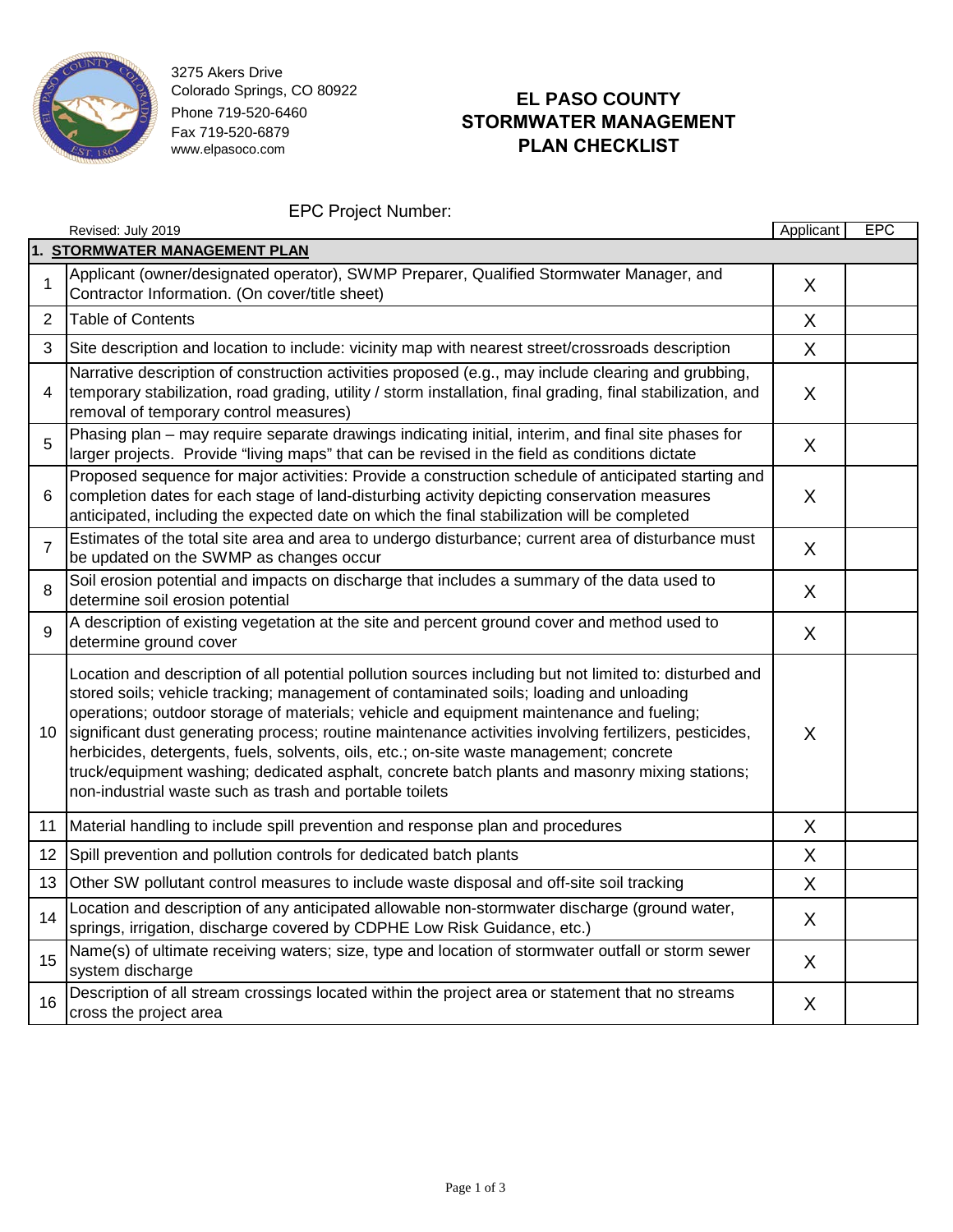

3275 Akers Drive Colorado Springs, CO 80922 Phone 719-520-6460 Fax 719-520-6879 www.elpasoco.com

## **EL PASO COUNTY STORMWATER MANAGEMENT PLAN CHECKLIST**

EPC Project Number:

|                                         | Revised: July 2019                                                                                                                                                                                                                                                                    | Applicant | EPC |  |  |
|-----------------------------------------|---------------------------------------------------------------------------------------------------------------------------------------------------------------------------------------------------------------------------------------------------------------------------------------|-----------|-----|--|--|
| 17                                      | SWMP Map to include:                                                                                                                                                                                                                                                                  |           |     |  |  |
| 17a                                     | construction site boundaries                                                                                                                                                                                                                                                          | X         |     |  |  |
| 17 <sub>b</sub>                         | flow arrows to depict stormwater flow directions                                                                                                                                                                                                                                      | X         |     |  |  |
| 17c                                     | all areas of disturbance                                                                                                                                                                                                                                                              | X         |     |  |  |
| 17d                                     | areas of cut and fill                                                                                                                                                                                                                                                                 | X         |     |  |  |
| 17e                                     | areas used for storage of building materials, soils (stockpiles) or wastes                                                                                                                                                                                                            | X         |     |  |  |
| 17f                                     | location of any dedicated asphalt / concrete batch plants                                                                                                                                                                                                                             | X         |     |  |  |
| 17g                                     | location of all structural control measures                                                                                                                                                                                                                                           | X         |     |  |  |
| 17h                                     | location of all non-structural control measures                                                                                                                                                                                                                                       | X         |     |  |  |
| 17i                                     | springs, streams, wetlands and other surface waters, including areas that require maintenance<br>of pre-existing vegetation within 50 feet of a receiving water                                                                                                                       | X         |     |  |  |
| 18                                      | Narrative description of all structural control measures to be used. Modifications to EPC standard<br>control measures must meet or exceed County-approved details                                                                                                                    | X         |     |  |  |
| 19                                      | Description of all non-structural control measures to be used including seeding, mulching,<br>protection of existing vegetation, site watering, sod placement, etc.                                                                                                                   | X         |     |  |  |
| 20                                      | Technical drawing details for all control measure installation and maintenance; custom or other<br>jurisdiction's details used must meet or exceed EPC standards                                                                                                                      | X         |     |  |  |
|                                         | 21 Procedure describing how the SWMP is to be revised                                                                                                                                                                                                                                 | X         |     |  |  |
| 22                                      | Description of Final Stabilization and Long-term Stormwater Quality (describe nonstructural and<br>structural measures to control SW pollutants after construction operations have been completed,<br>including detention, water quality control measure etc.)                        | X         |     |  |  |
|                                         | 23 Specification that final vegetative cover density is to be 70% of pre-disturbed levels                                                                                                                                                                                             | X         |     |  |  |
| 24                                      | Outline of permit holder inspection procedures to install, maintain, and effectively operate control<br>measures to manage erosion and sediment                                                                                                                                       | X         |     |  |  |
| 25                                      | Record keeping procedures identified to include signature on inspection logs and location of SWMP<br>records on-site                                                                                                                                                                  | X         |     |  |  |
| 26                                      | If this project relies on control measures owned or operated by another entity, a documented<br>agreement must be included in the SWMP that identifies location, installation and design<br>specifications, and maintenance requirements and responsibility of the control measure(s) | X         |     |  |  |
|                                         | Please note: all items above must be addressed. If not applicable, explain why, simply<br>identifying "not applicable" will not satisfy CDPHE requirement of explanation.                                                                                                             |           |     |  |  |
| 2. ADDITIONAL REPORTS/PERMITS/DOCUMENTS |                                                                                                                                                                                                                                                                                       |           |     |  |  |
| а                                       | Grading and Erosion Control Plan (signed)                                                                                                                                                                                                                                             |           |     |  |  |
| b                                       | Erosion and Stormwater Quality Control Permit (ESQCP) (signed)                                                                                                                                                                                                                        |           |     |  |  |